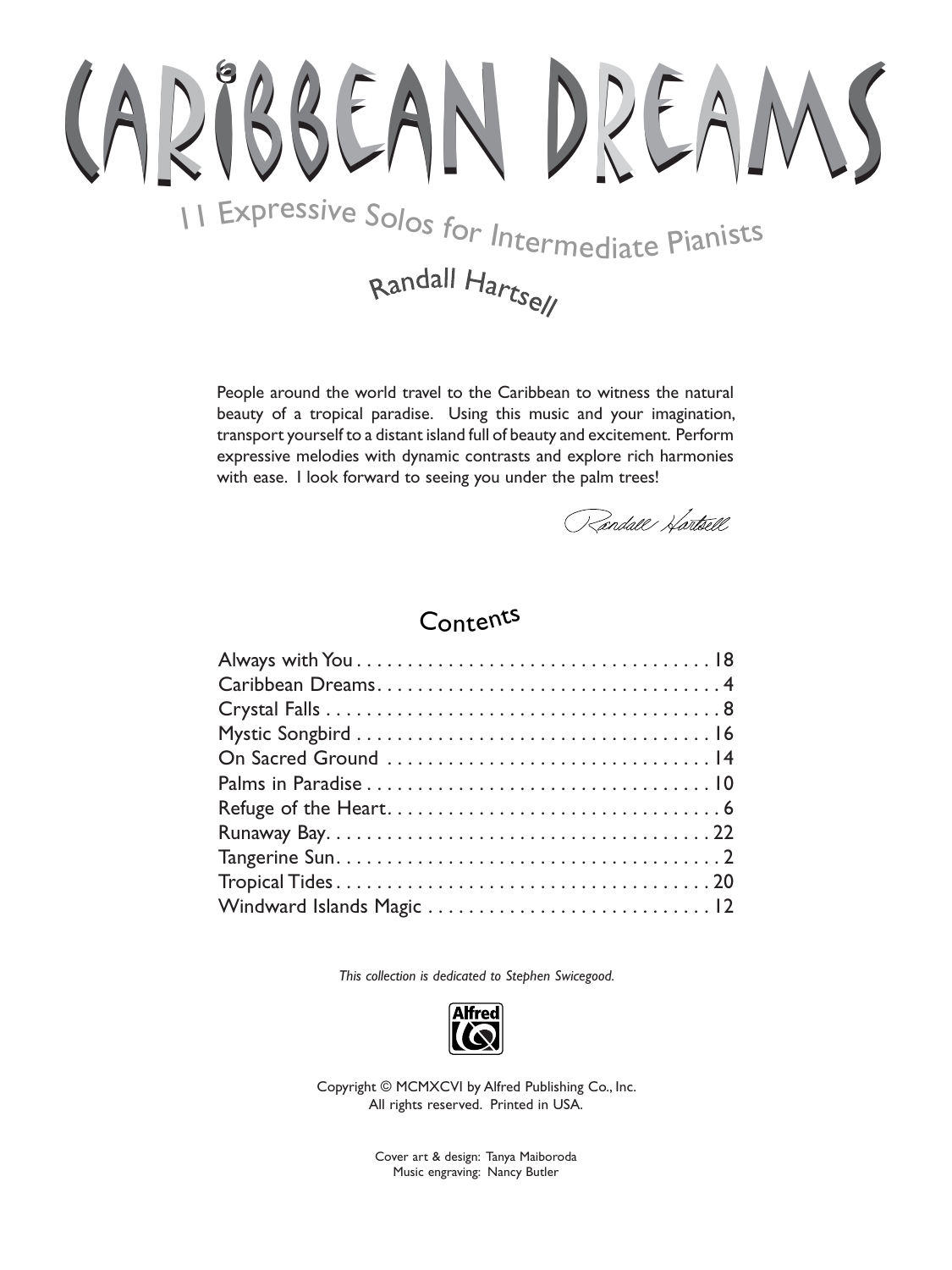Tangerine Sun

Randall Hartsell